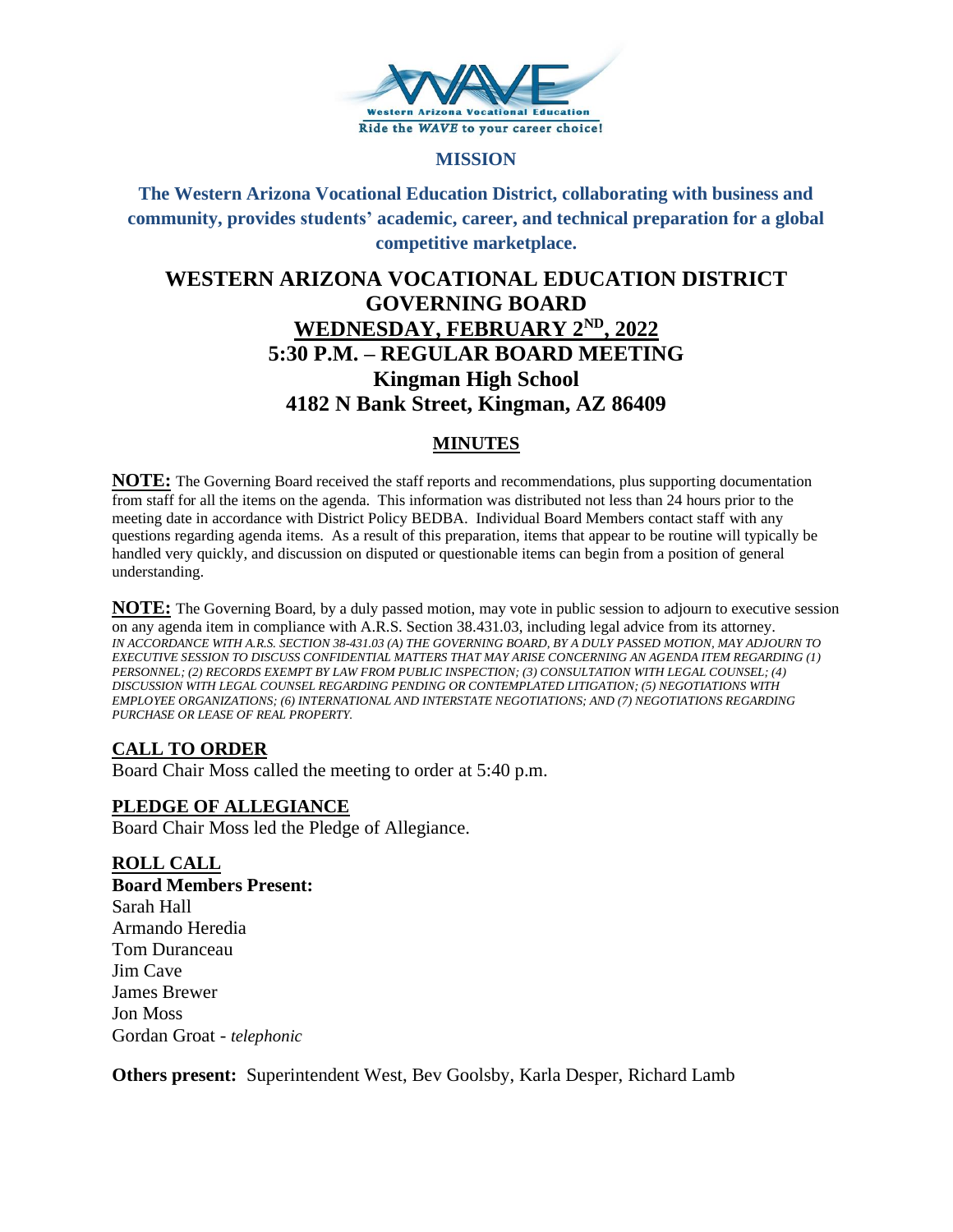#### REGULAR MEETING MINUTES February 2, 2022 WAVE GOVERNING BOARD **PAGE 2**

# **CALL TO THE PUBLIC**

Richard Lamb, AWC Governing Board Member, updated the WAVE Board on grants acquired by AWC as well as community partnerships being developed.

# **AGENDA MODIFICATIONS**

Supt. West asked that the Board move Item #5 to after Item #9.

**Motion**: Board Member Hall made a motion to approve the agenda modification as presented. Board Member Duranceau seconded the motion.

**Vote:** A vote was taken on the motion. AYES: Cave, Duranceau, Hall, Heredia, Brewer, Moss, Groat. NAYES: None. **MOTION CARRIED.**

# **WAIVER MOTION:**

**Motion**: Board Member Cave made a motion to waive the reading in full resolutions presented for adoption at this meeting. Board Member Duranceau seconded the motion.

**Vote:** A vote was taken on the motion. AYES: Groat, Cave, Hall, Heredia, Duranceau, Brewer, Moss. NAYES: None. **MOTION CARRIED.**

# **SUPERINTENDENTS REPORT**

Superintendent West reviewed her monthly events to include district operations, travel and legislative updates noting her concerns with SB1211 and SB1011. She also provided brief updates regarding law and fire programs, hiring expos at partner districts and staff professional development recently held at each district.

#### **CTE DIRECTOR REPORTS**

As included in the Board packet.

# **GOVERNING BOARD MEMBER REPORTS**

Board Member Duranceau appreciated that the Board allowed Ms. Hall and him to be part of the Auditor General performance audit response process. He also informed the Board that Tom Tyree has been hired as the new superintendent for STEDY in Yuma.

Board Members Heredia attended the ASBA BOLTS Conference in Phoenix last week where concerns regarding SB1211 and 1011 as well as the aggregate expenditure limit were discussed.

Board Member Brewer going to ASBA BOLTS in Flagstaff on Friday.

Board Member Moss will also be attending the ASBA BOLTS in Flagstaff on Friday and asked for anyone knowing of substitute teachers for hire to send them his way.

#### **ITEMS TO BE WITHDRAWN FROM CONSENT AGENDA** None.

# **CONSENT AGENDA**

- **1. Approve WAVE District operating expense vouchers and payroll vouchers.**
- **2. Discussion and possible action to approve the minutes of the January 5th, 2022 Regular Board Meeting and the January 20th, 2022 Special Board Meeting.**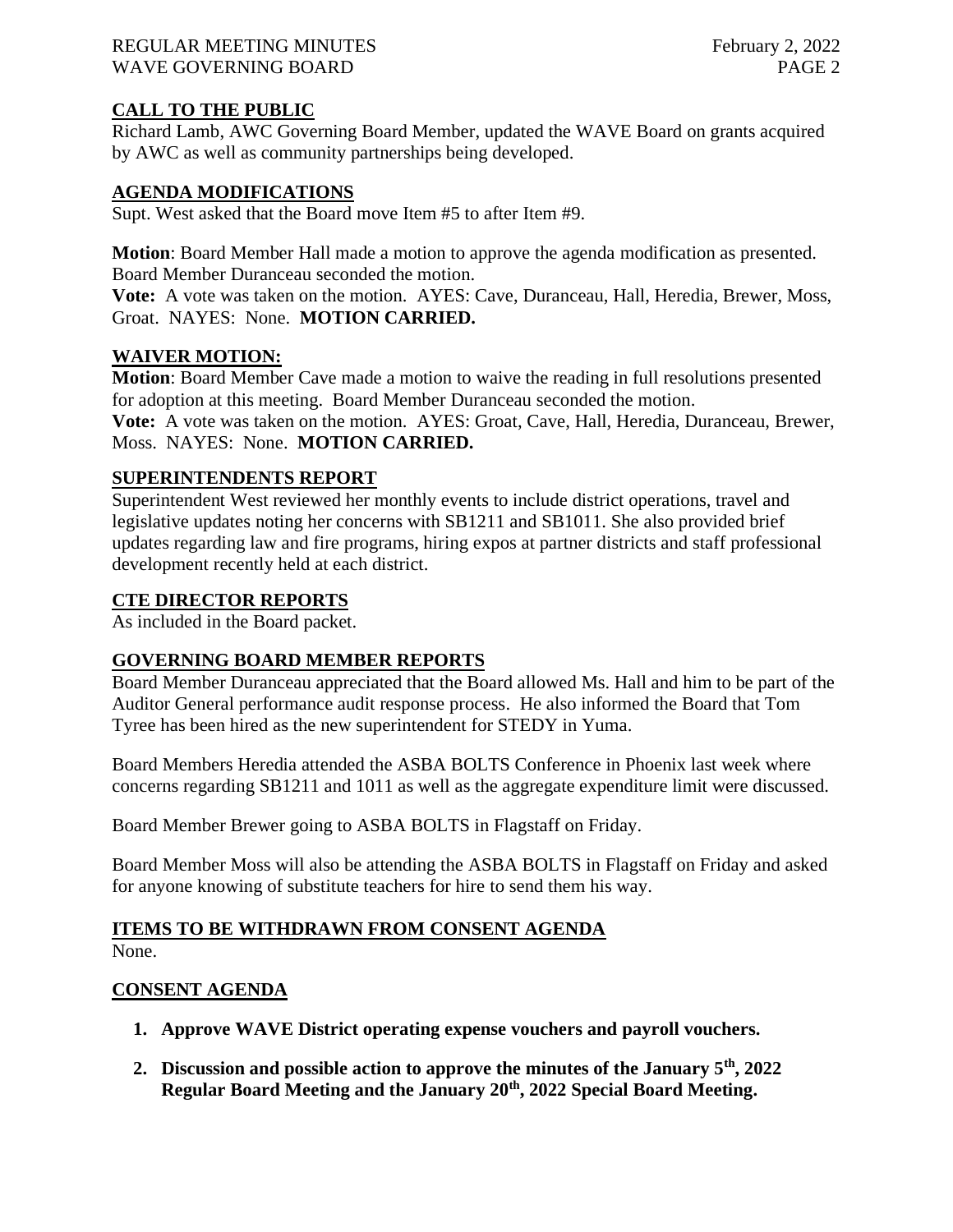# REGULAR MEETING MINUTES February 2, 2022 WAVE GOVERNING BOARD **PAGE 3**

**Motion**: Board Member Duranceau made a motion to approve the consent agenda as presented. Board Member Cave seconded the motion.

**Vote:** A vote was taken on the motion. AYES: Cave, Duranceau, Hall, Heredia, Brewer, Moss, Groat. NAYES: None. **MOTION CARRIED.**

# **OLD BUSINESS**

**3. Discussion and possible action on items relating to school closures, Board meetings, school reopening and COVID19 pandemic related issues to include but not limited to:** 

The Board was updated on current ADM. WAVE employees have each received COVID19 home test kits and the AZ OSHA Plan is no longer being considered due to recent court proceedings.

# **4. Discussion and possible action on the WAVE Central Campus roof project.**

Supt. West updated the Board on her conversations with the City of Lake Havasu and Unisource. Lake Havasu Development Services/administrative staff reviewed our request and indicated they were not interested in having a solar covered parking structure located in the parking lot by WAVE Central Campus. She had also talked with Unisource, who had also discussed partnership options related to our solar panels with the City of Lake Havasu. Unisource understood and agreed with the cities decision based on age of the system, potential liability, risk, etc. The Unisource representative would like to continue exploring options to utilize WAVE's existing solar panels, but was not interested in continuing conversations with the city regarding the solar covered parking structure.

The Board had a lengthy discussion on the solar panels reviewing the pros and cons. Board Member Duranceau adamantly supports using the solar panels on a parking structure as a model for innovation and suggested taking this decision to the Lake Havasu City Council.

**Motion**: Board Member Brewer made a motion to have Supt West continue to work to donate or recycle the panels and discontinue discussions regarding the solar covered parking structure. Board Member Cave seconded the motion.

**Vote:** A vote was taken on the motion. AYES: Cave, Hall, Heredia, Brewer, Moss, Groat. NAYES: Duranceau. **MOTION CARRIED.**

*\*Further Discussion: Board Member Duranceau wanted to explain his "no" vote indicating his desire to install a solar covered parking structure as a model for technology establishing WAVE as leader in the community.*

**5. Discussion and possible action on Auditor General Audit in Progress. The Board may vote to discuss this matter in Executive Session pursuant to ARS § 38-431.03 (A)(2).**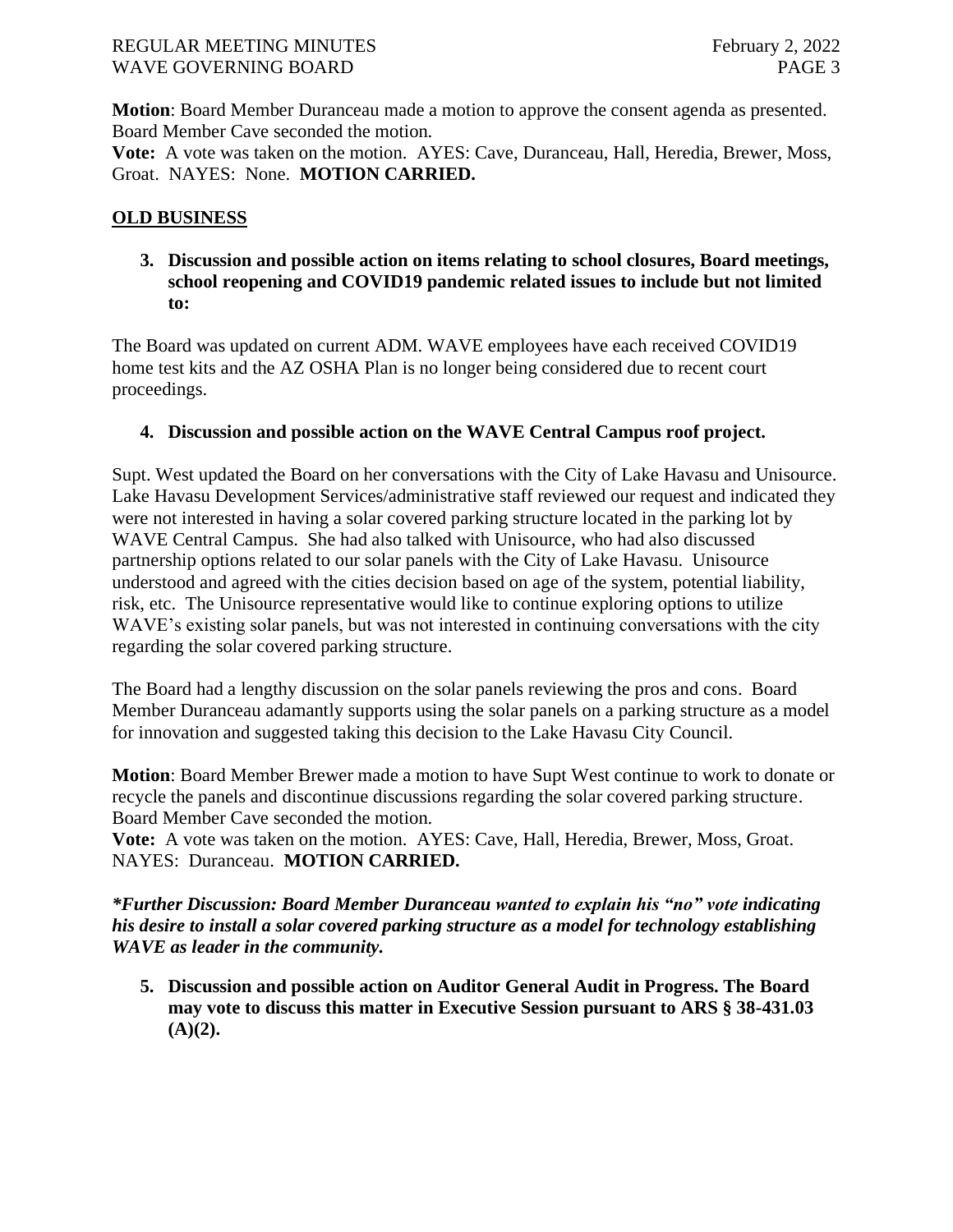# **NEW BUSINESS**

#### **6. Discussion and possible action on payments to CTED partner districts.**

**Motion**: Board Member Brewer made a motion to approve payments to partner districts listed not to exceed \$252,649. Board Member Hall seconded the motion.

**Vote:** A vote was taken on the motion. AYES: Cave, Duranceau, Hall, Heredia, Brewer, Moss, Groat. NAYES: None. **MOTION CARRIED.** Motion to approve

# **7. Motion to adjourn the Regular Meeting into a Public Meeting for discussion on using insurance proceeds for the WAVE Central Campus roof/HVAC project located at 1540 S Palo Verde Blvd. in Lake Havasu City.**

**Motion**: Board Member Hall made a motion to adjourn the regular meeting into a public meeting. Board Member Cave seconded the motion. **Vote:** A vote was taken on the motion. AYES: Cave, Duranceau, Hall, Heredia, Brewer, Moss,

Groat. NAYES: None. **MOTION CARRIED.** Motion to approve

The District has insurance proceeds totaling \$139,184 as a result of a fraud investigation settlement in November 2018. This money is restricted to expenditures for repayment of bond indebtedness or capital projects. Projects over \$250,000 require a public notice/hearing.

# **8. Motion to adjourn the Public Meeting and reconvene into a Regular Meeting for discussion and possible action to approve use of insurance proceeds for the WAVE Central Campus roof/HVAC project located at 1540 S Palo Verde Blvd. in Lake Havasu City.**

**Motion**: Board Member Cave made a motion to adjourn the public meeting and reconvene into a regular meeting. Board Member Heredia seconded the motion.

**Vote:** A vote was taken on the motion. AYES: Cave, Duranceau, Hall, Heredia, Brewer, Moss, Groat. NAYES: None. **MOTION CARRIED.** Motion to approve

Board Member Duranceau wanted to know if there would be any impact on the grant funding being used for the roof project and it will not.

**Motion**: Board Member Hall made a motion to approve the use of insurance proceeds for the WAVE Central Campus roof/HVAC project located at 1540 S Palo Verde Blvd. in Lake Havasu City. Board Member Brewer seconded the motion.

**Vote:** A vote was taken on the motion. AYES: Cave, Duranceau, Hall, Heredia, Brewer, Moss, Groat. NAYES: None. **MOTION CARRIED.** Motion to approve

# **9. Discussion of business manager's financial report. Information only.**

The financial reports were presented along with Student Activity Account.

# **10. Receipts of articles and correspondence. Information only.**

Senior transition program flyer from MCC